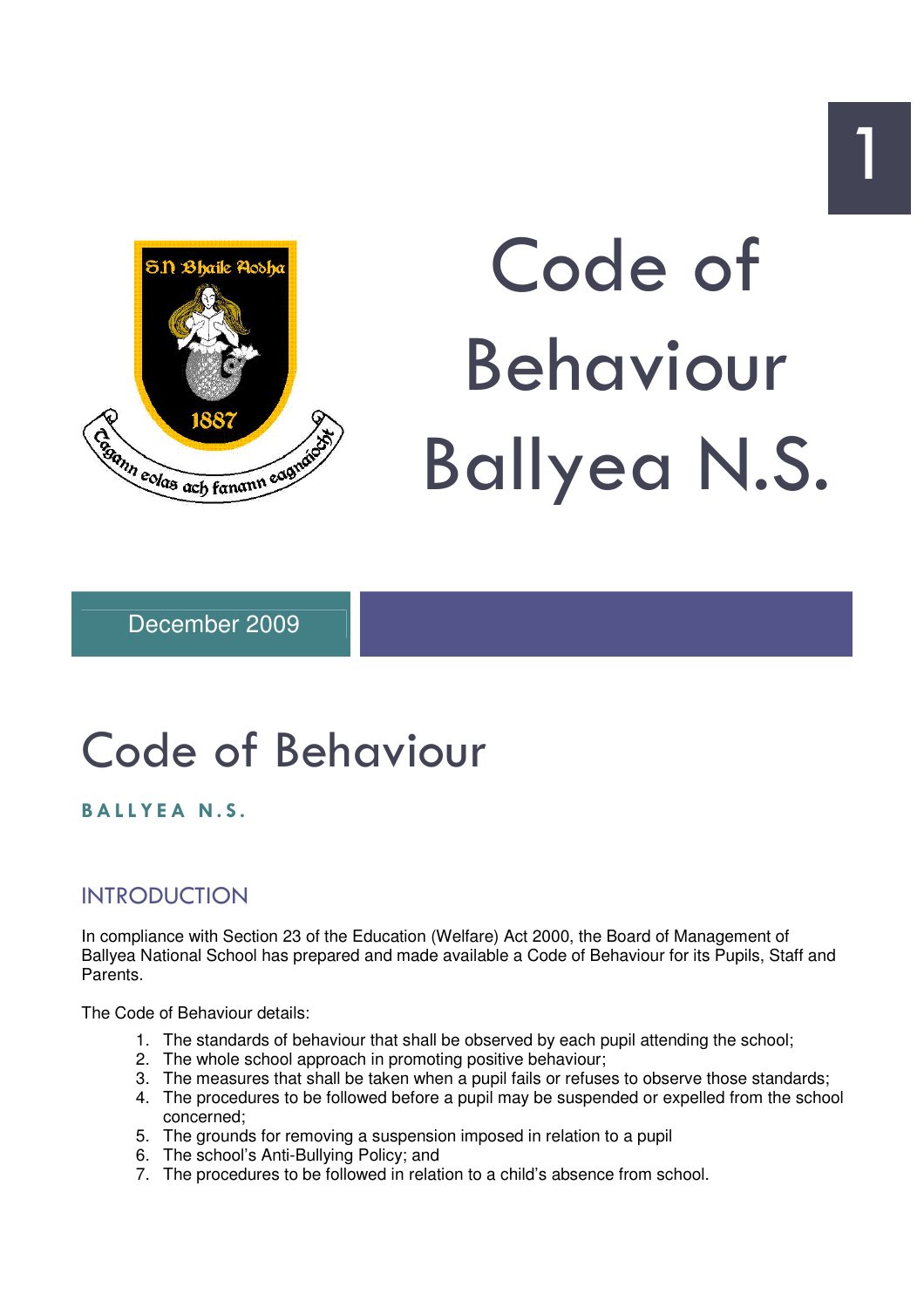The Code of Behaviour of Ballyea N.S. has been developed in accordance with 'Developing a Code of Behaviour: Guidelines for Schools', National Educational Welfare Board, 2008.

# POLICY FORMULATION

In formulating this policy the Board of Management completed the following steps:

- I. Parents and Staff were informed that an initial draft of the Code of Behaviour was available and they were invited to make submissions on the content of the code within a specified timeframe.
- II. Class teachers were requested to discuss the topic of "rules" with their classes and submit a list of pupils' suggestions to the Principal. Senior classes were also asked to do specific lessons on the subject of rules ( Walk Tall programme)
- III. The initial draft of the Code of Behaviour was reviewed and where appropriate amended in line with the feedback received.
- IV. The finalised draft of the policy was submitted for the Patron's Approval.

# AIMS & OBJECTIVES OF THE CODE

The aims and objectives of the code are:

- To allow the school to function in an orderly way where children can make progress in all aspects of their development
- To create an atmosphere of respect, tolerance and consideration for others
- To promote positive behaviour and self-discipline, recognising the differences between children and the need to accommodate these differences
- To ensure the safety and well being of all members of the school community
- To assist school staff, parents and pupils in understanding the systems and procedures that form part of the code of behaviour and to seek their co-operation in the application of these procedures
- To ensure that the system of rules, rewards, and sanctions are implemented in a fair and consistent manner throughout the school.

# WHOLE SCHOOL APPROACH

The Board of Management recognises the importance of creating consistent values, policies, practices and relationships that support the Code of Behaviour. Such an environment may only be formed by involving the entire school community and in this respect the Board acknowledges the importance of the roles played by the principal, teachers, ancillary staff and parents in the review and operation of the Code.

# STANDARDS OF BEHAVIOUR Pupils

# General Behaviour

Each pupil is expected to:

• Treat staff, fellow pupils and visitors with respect and courtesy at all times. The use of foul language and any form of bullying are deemed unacceptable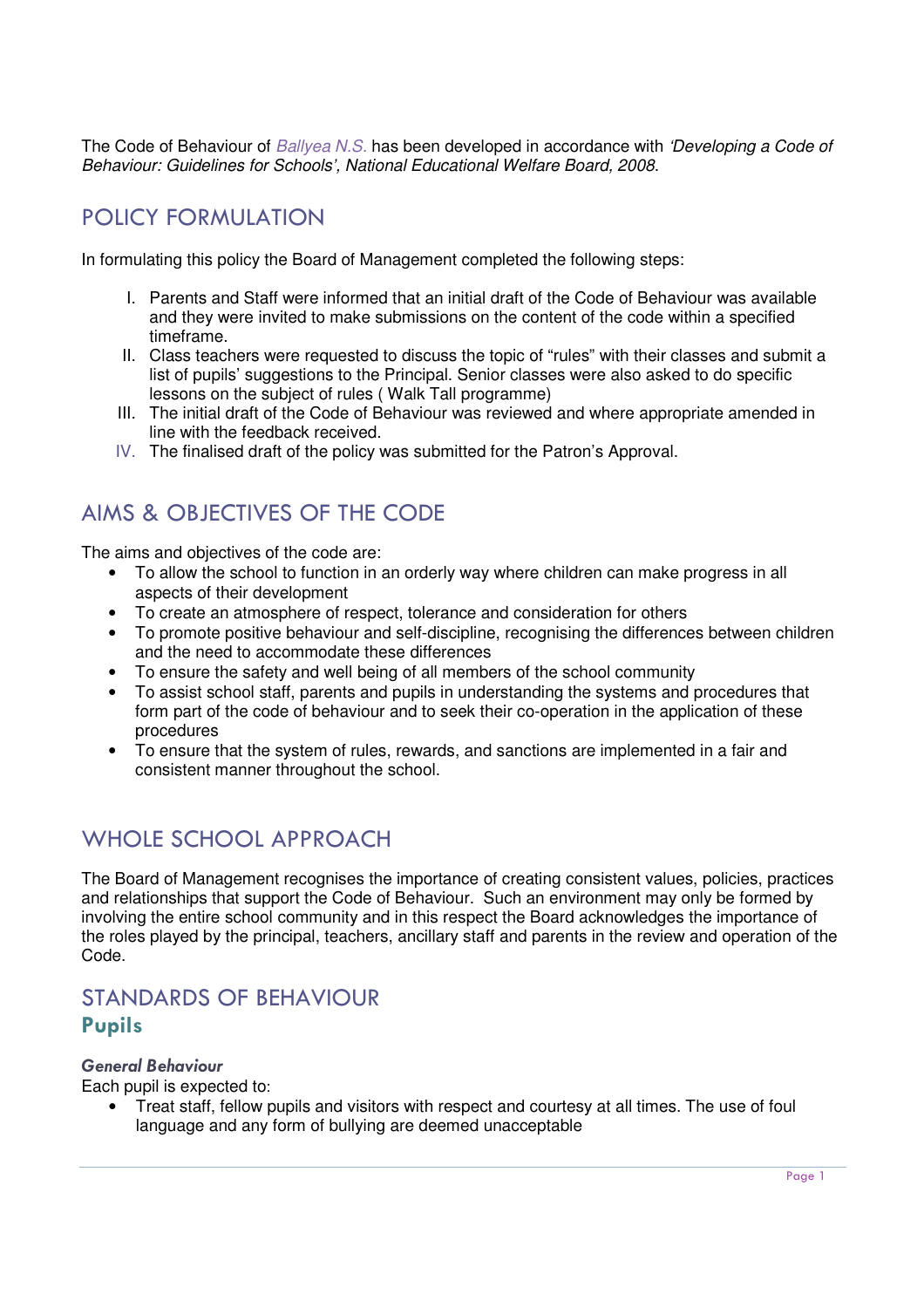- show respect for the property of the school and its environs. Pupils are encouraged to take pride in their school, to keep it litter-free and to refrain from all acts of vandalism. They must not steal school property or the property of staff or other pupils. Pupil clothing and lunchboxes should be clearly labelled
- attend school on a regular basis and to be punctual. School starting time is 09.20. Classes for infants end at  $14.00$  and school finishing time for all others is  $15.00$ . No responsibility is accepted for pupils outside of these times. Pupils are expected to obey the bell-calls to signal the beginning and end of class times and enter and leave the school in an orderly fashion
- wear school uniform and comply with the rules regarding the wearing of jewellery
- provide a note from parent stating duration and reason for absence. If there is a requirement that a pupil has to leave school early, for any reason, parent must notify the school
- do his/her best in work assigned at school or at home.Homework notebooks provide a useful system of communication between the home and school and should be signed every night

# Classroom Behaviour

Each pupil is expected to:

- have all books, copies and other required materials
- behave in a way that does not interfere with the rights of other children
- listen to the teacher and other pupils if they are speaking
- work to the best of his/her ability
- value school property and the belongings of fellow pupils.
- follow the direction of his/her teacher
- obtain his/her teacher's permission to leave the classroom
- respect the teacher, other pupils and visitors to the classroom.

# Playground (Playing Pitches) Behaviour

Each pupil is expected to:

- refrain from any form of bullying or threatening behaviour
- play safely avoiding any games or play that are rough or dangerous
- follow the directions of the playground supervisor(s)
- remain on school grounds at all times
- respect the yard supervisor and fellow pupils
- avoid swearing, fighting or name calling
- observe the rules regarding designated areas i.e. infant yard
- obey instructions regarding prohibited areas of playground i.e steps, gravel beds and slopes. playing on grass during wet weather is forbidden
- return to class in an orderly manner at the end of breaks

#### Behaviour in other School Areas

Each pupil is expected to:

- walk in the school corridors
- to exercise caution on all stairways
- avoid disruptive behaviour while moving about the school during class periods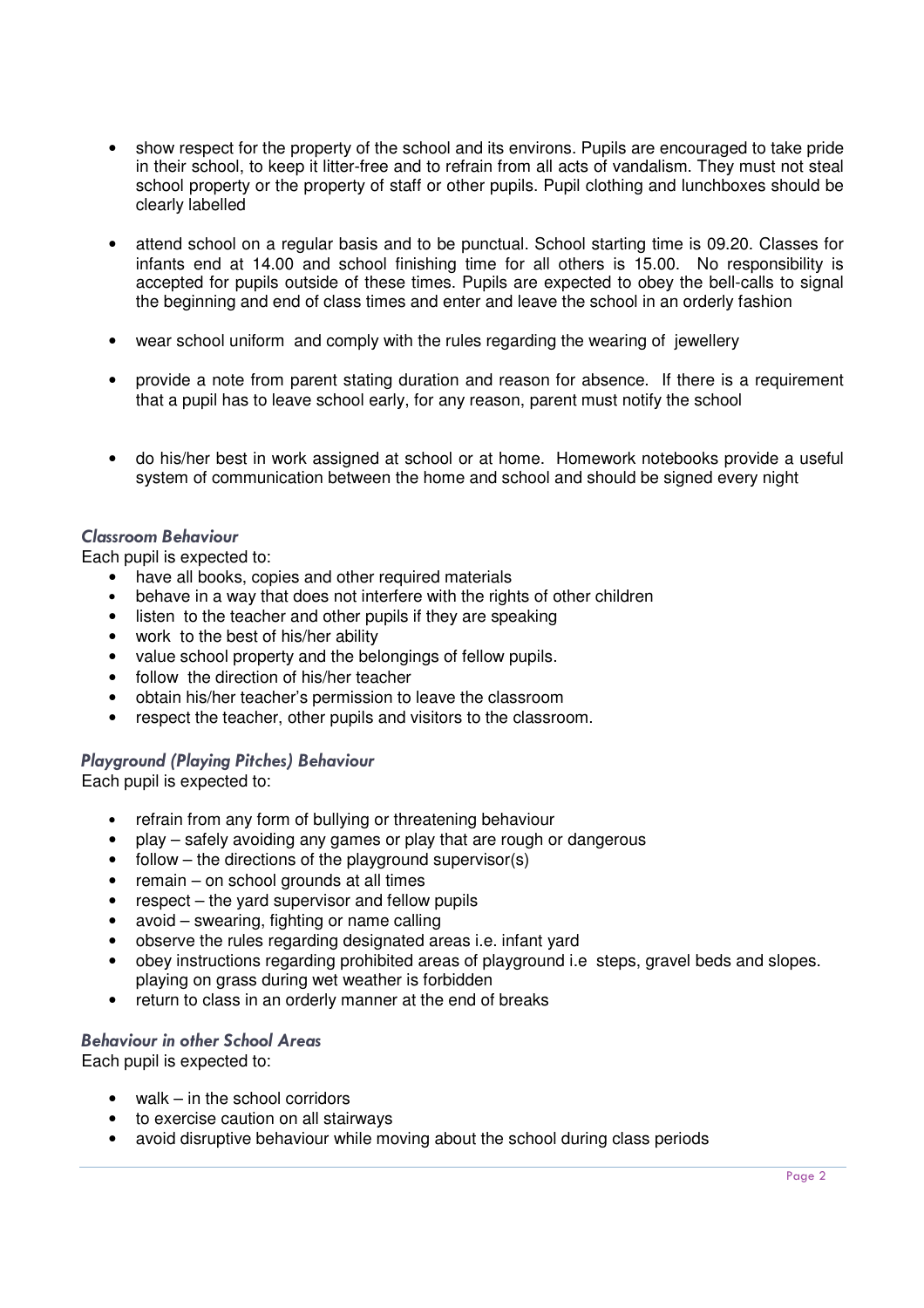- to remain seated during lunch-eating period (12.30 12.40)
- observe the rules regarding the use of toilets during break time i.e. only one person allowed in toilet at a time

#### Behaviour during School Outings/Activities Each pupil is expected to:

- follow his/her teacher's directions at all times
- remain with the teacher/supervisors and group of pupils at all times
- behave politely towards those they meet on such trips
- observe the rules with regard to the use of mobile phones
- observe the rules of general good behaviour
- observe the rules of the bus company where applicable

# Staff

It is the Principal's responsibility to ensure the school's Code of Behaviour is administered in a manner that is consistent and fair to all pupils. However each staff member has responsibility for the maintenance of discipline within common areas of the school.

Teaching staff are specifically responsible for the management of behaviour within their own class. They will:

- Discuss the Code of Behaviour with their class in an age appropriate manner at the beginning of the school year.
- Ensure the rules are displayed in the classroom.
- Encourage self-discipline and positive behaviour.
- Ensure there is an appropriate level of supervision at all times.
- Implement the reward/sanction scheme in a fair and consistent manner.
- Keep a written record of all incidents of continued, serious or gross misconduct. This record will indicate the advice and/or warnings given to the child on the misbehaviour and, the consequences of its repetition.
- Inform pupils when instances of misbehaviour on their part are being recorded.
- Report repeated instances of **serious** misbehaviour to the Principal.

# Parents/Guardians

The school and home do not and should not operate in isolation, therefore the co-operation and support of Parents/Guardians are essential to effectively implement this code. Parents/guardians play a crucial role in shaping attitudes in their children which produce positive behaviour in school and they can assist the school by encouraging their children to abide by the school rules, encouraging punctuality and regular attendance and by ensuring that homework is given due time and effort.

Should parents/guardians be concerned about any aspect of their child's behaviour, they are welcome to make an appointment to discuss their concerns.

In cases of an identified pattern of misbehaviour parents will be invited to participate in the intervention process.

# PROMOTING POSITIVE BEHAVIOUR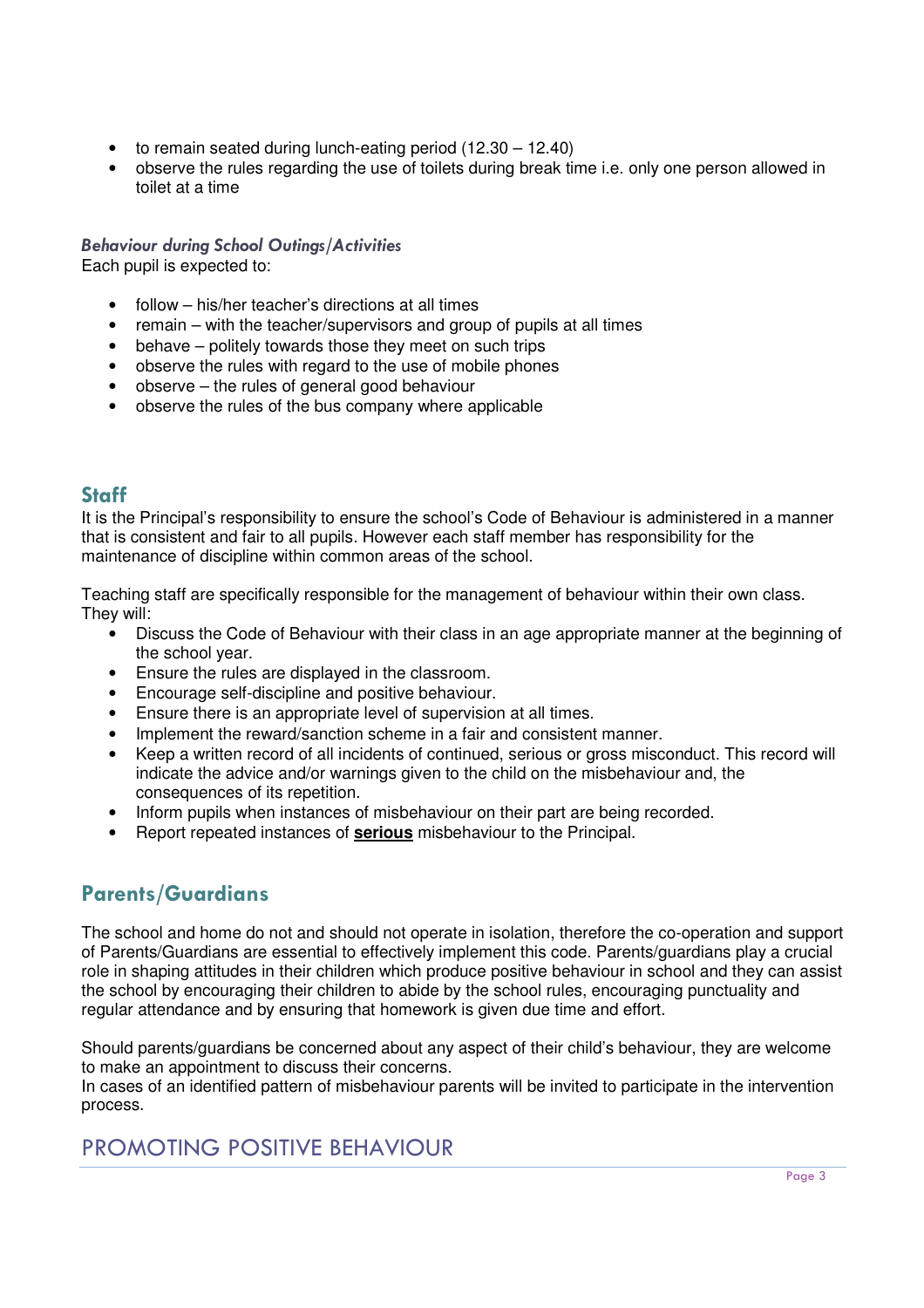As a general rule the school will endeavor to create an environment where positive behaviour is reinforced through praise and reward. School staff will use encouraging language and gestures, both in class and around the school, so that positive behaviour is instantly recognised and positively rewarded. Special attention will be paid to pupils who have previously been associated with poor behaviour so that not only good behaviour but also improvement in behaviour is acknowledged.

Colour coded diaries will be used in each classroom to record both good and bad behaviour. A red diary will be used to record incidents of inappropriate behaviour and a green one to record an improvement in behaviour or to denote good behaviour.

A reward scheme for promoting positive behaviour will be used. Such rewards will include;

- 'Congratulations' and 'Good News' messages sent to parent(s)/guardian(s)
- Personalised letters to parent(s)/guardian(s)
- A comment in a pupil's exercise book
- Special privileges
- Sweet treats (if allowed by parents)
- A homework-free night
- Posting work in public areas of the school
- Extra play time/playing with toy box (age appropriate)
- Send students to colleagues for praise/ask others to come into classroom and praise
- Allowed to sit with friend for a period
- Points system for groups within the larger class unit

# INAPPROPRIATE BEHAVIOUR

In order to establish a common understanding and consistent response the Code of Behaviour classifies misbehaviour into three levels based on the degree of disruption caused by the misconduct. The Code also specifies the disciplinary actions and supportive interventions that will be employed.

# Level One

#### Level 1: Behaviours

Level 1 behaviours are those that interfere with the orderly learning environment of the school, classroom, and common areas. Students learn through their mistakes. To this extent, responses to the daily behaviours, which occur in school, will be developmentally appropriate, instructive and positive. Children will be taught what is expected and how they should behave. Listed below are some examples of the types of Behaviour that are included in Level 1.

- Failure to prepare for class, as defined by individual teachers
- Running in the hallways
- Disturbing the work or play of others
- Disrespectful language, tone, or manner
- Ignoring staff requests

#### Level 1: Disciplinary Actions

Consequences for Level 1 behaviour are dependent upon the severity and frequency of the specific behaviour. Teachers will discipline students at level 1. Some examples of Level 1 responses are: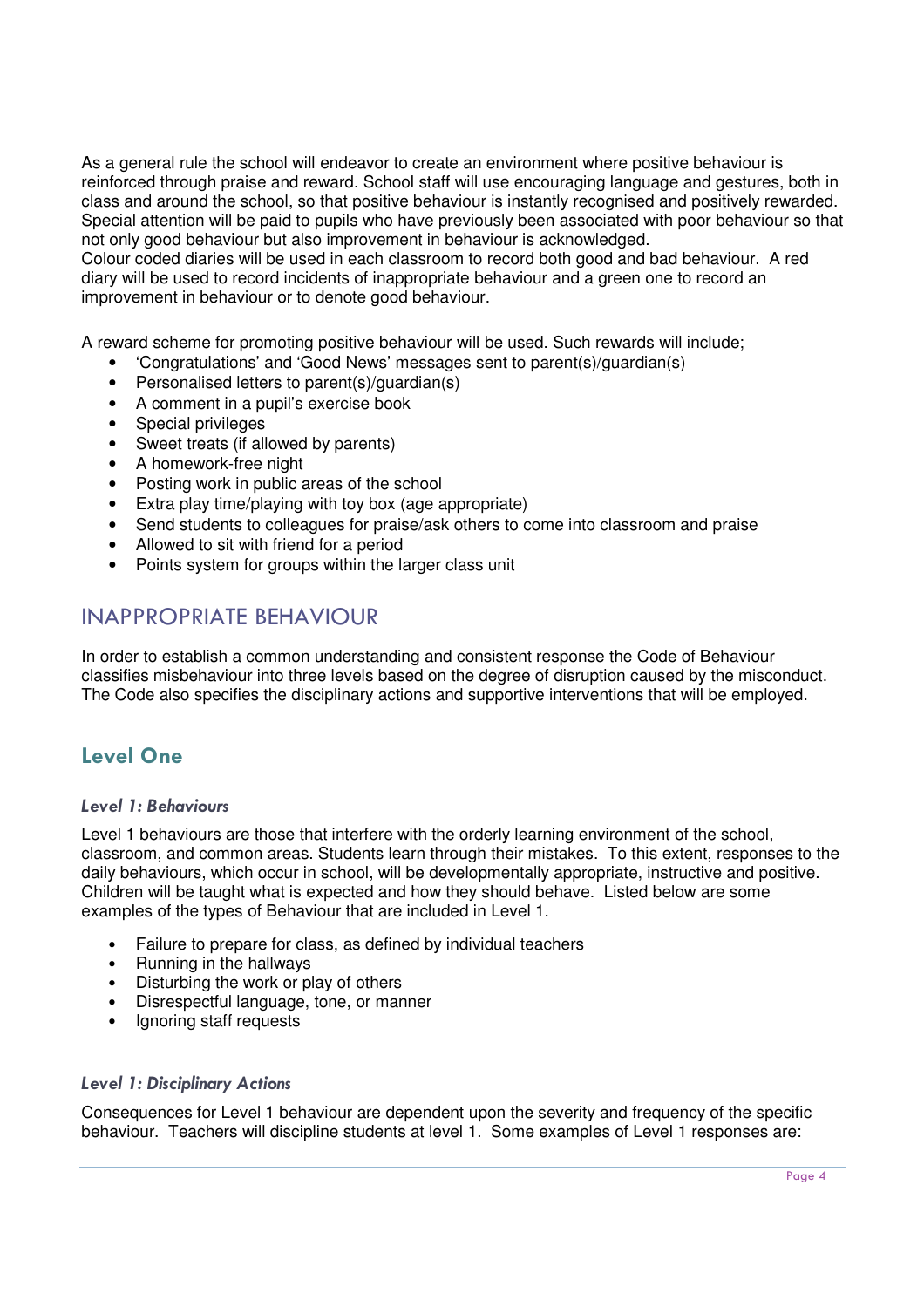- Verbal reprimand/reminder(s)
- Reinforcement of alternative positive behaviour
- Temporary separation from peers, friends or others
- Prescribing additional work
- Loss of privileges
- Parent contact
- Referral to Principal/Deputy Principal
- Behaviour contract

# Level 1 Supportive Interventions

Listed below are some examples of Level 1 supportive actions:

- Classroom-based interventions, such as Open Circle or class meetings, with the option of informal consultation, (e.g. with parent(s)/guardian(s) or staff members)
- Discussion of behaviour with the child
- Informal notes regarding incident/intervention/date. This information would be useful should a problem persist.

# Level Two

# Level 2: Behaviours

Level 2 behaviours are those that seriously interfere with the orderly environment of the school and are potentially dangerous to the safety and well being of the students and staff. Listed below are some examples of the types of behaviour that are included in Level 2.

- Repeated instances of Level 1 behaviour which have not been modified by intervention
- Behaviour which is dangerous to self or others (e.g. shoving, pushing, hitting)
- Intentionally damaging school or personal property
- Breaking or entering the school after normal school hours
- Constantly disrupting class
- Telling lies
- **Stealing**
- **Cheating**
- Use of profanity
- Derogatory reference to another person's race, gender, religion, physical condition, disability, or ethnic origin
- Disrespectful language or behaviour toward an adult
- Possession or use of dangerous toys or sporting equipment (e.g. bow and arrows, any kind of knives, etc.)
- Students absenting themselves from school without permission of parents or teachers

# Level 2: Disciplinary Actions

The disciplining of students for Level 2 behaviour is dependent upon the severity and frequency of the specific behaviour and the age and stage of development of the offender. The disciplinary actions at Level 2 may involve the Principal, and may include the formal notification of parents. Staff members will document Level 2 behaviours in the School Incident Book when deemed necessary. Some examples of Level 2 responses are: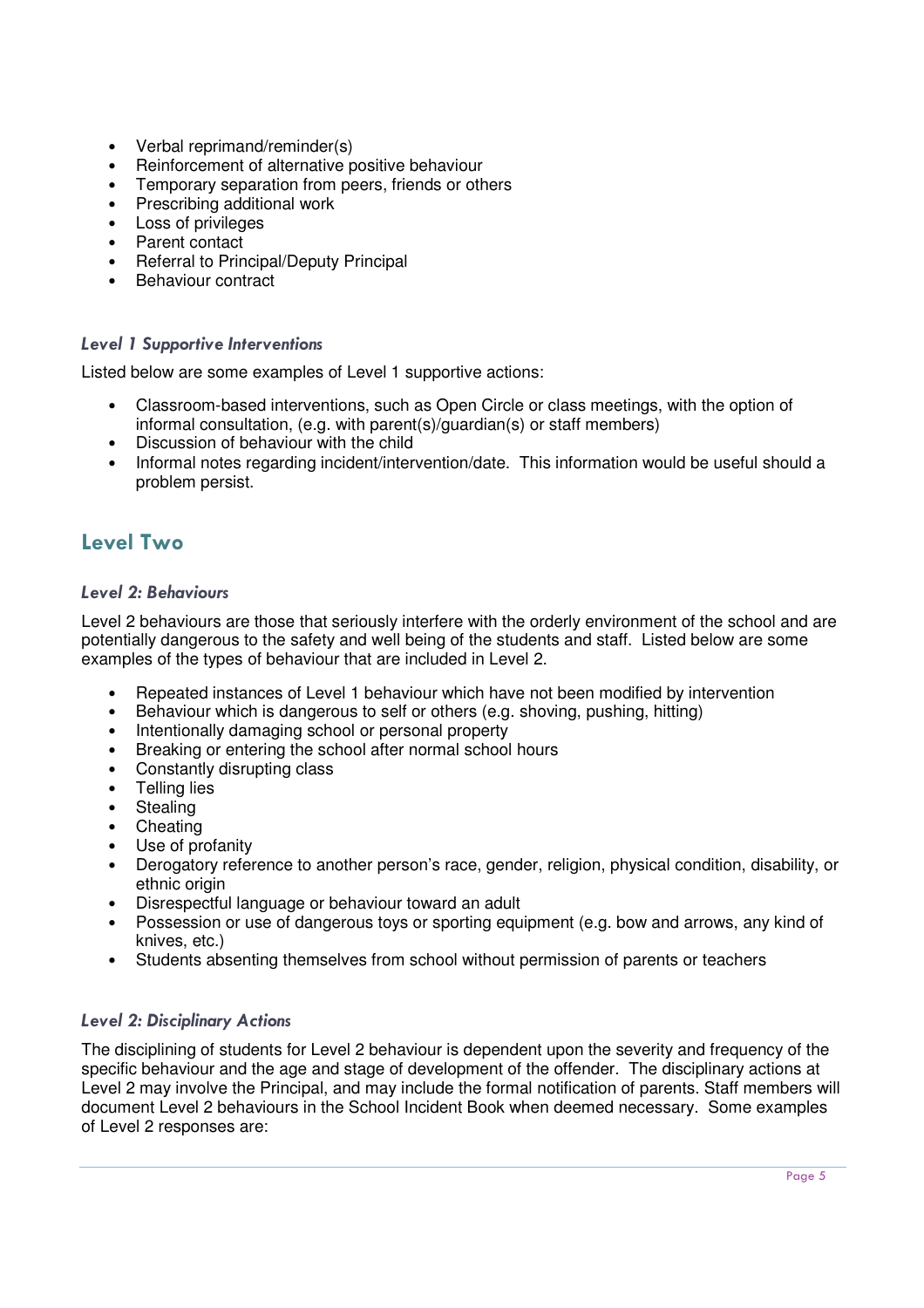- In school supervised detention
- Student writes account of incident which has to be signed by parent
- Note in homework diary to be signed by parent
- Sending of student to another teacher
- Denial of participation in some class activity (library period, attendance at match)
- Report submitted to the Board of Management
- Meeting with parent(s)/guardian(s)
- Suspension from school of one to five days, depending on the severity of the behaviour
- Implementation of extensive behaviour management plan

#### Level 2: Supportive Interventions

Listed below are some examples of Level 2 supportive actions:

- Team conference to include classroom teacher, other involved staff, Deputy Principal or Principal.
- Request for assistance from external agencies such as the National Educational Psychological Service, Health Service Executive Community Services, the National Behavioural Support Service, Child and Adolescent Mental Health Services, National Council for Special Education.
- Referral of a Child displaying behavioural problems for psychological assessment (with the parent(s)/guardian(s) consent).

# Level Three

# Level 3: Behaviours

Level 3 behaviours are considered the most serious violations. These behaviours endanger the immediate health, safety and personal well being of the pupils and staff of the school. They represent a direct threat to the orderly operation of the school environment. Situations, which include illegal activity, may result in contact with the Garda Síochána after parental involvement. Listed below are some examples of the types of behaviour that are included in Level 3.

- Repeated or serious instances of Level 2 behaviour which have not been modified by intervention
- **Setting fires**
- Intentional possession or use of weapons
- Violent fighting or intentionally causing physical harm to others
- Discriminatory or prejudicial activities or actions toward another person or group involving race, gender, religion, physical condition, handicap, or ethnic origin

#### Level 3: Disciplinary Actions

Behaviour at Level 3 may involve suspension from school. The length of the suspension will depend upon the severity and frequency of the specific Behaviour. Specific information about due process and procedures in respect of the issuing of a suspension is contained in this document. Level 3 responses:

• **Supension from school for one to five days:**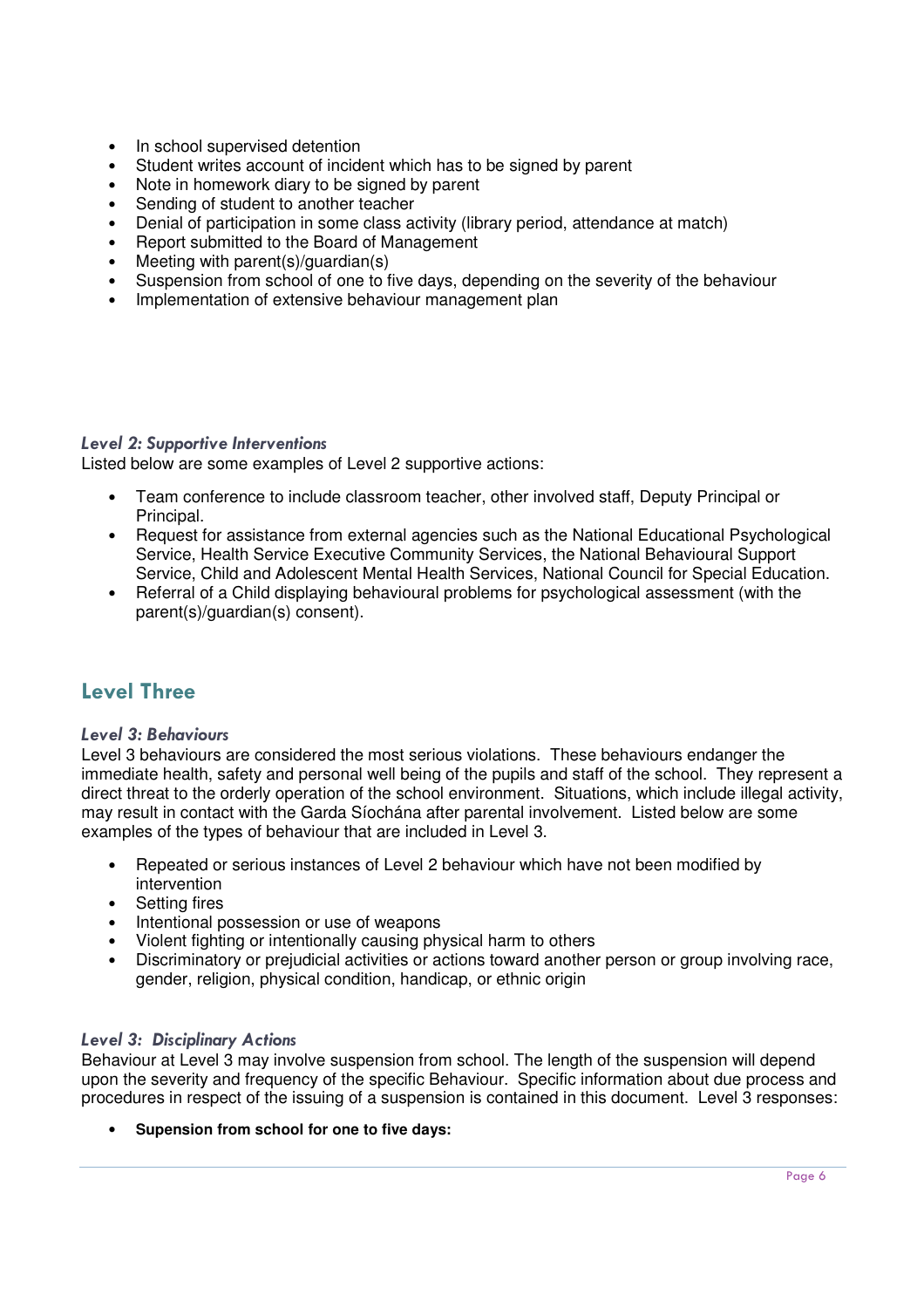This response will occur with the first incidence of Level 3 behaviour or Level 2 behaviour of significant severity. The Principal following due process and procedure, can issue a suspension.

#### • **Suspension from school for five to ten days:**

This response will occur with the repeated incidence of Level 3 behaviour or a severe expression of this behaviour. A suspension of this magnitude will only be issued with the approval of the Board of Management.

#### • **Expulsion:**

Repeated incidents of Level 3 behaviour can result in a pupil being expelled.

# PROCEDURES FOR SUSPENSIONS & EXPULSIONS

# Suspension

#### Definition of Suspension:

 'requiring the student to absent himself/herself from the school for a specified, limited period of school days'

Developing A Code of Behaviour: Guidelines for Schools, National Educational Welfare Board

#### Authority to Suspend:

The Board of Management of Ballyea N.S. has formally and in writing delegated the authority to impose an 'Immediate Suspension' to the Principal Teacher. An 'Immediate Suspension' may be for a period of one to three school days depending on the severity of the specific behaviour. In exceptional circumstances and with the approval of the Chairperson of the Board the suspension may be for a longer period but in any event will not exceed 5 school days.

Furthermore, the Board of Management has formally and in writing delegated to the Principal Teacher the authority to impose an 'Automatic Suspension' for named behaviours detailed in this policy. An Automatic Suspension may be for a period of one to three school days depending on the severity of the specific behaviour. In exceptional circumstances and with the approval of the Chairperson of the Board the suspension may be for a longer period but in any event will not exceed 5 school days.

The Board retains its authority to suspend a student in all other cases/circumstances.

#### Immediate Suspension and Automatic Suspension

An 'Immediate Suspension' will be deemed to be necessary where after a preliminary investigation the Principal reaches the determination that the continued presence of the pupil in the school at the time would represent a serious threat to the safety and wellbeing of pupils or staff of the school. An 'Immediate Suspension' may be for a period of one to three school days depending on the severity of the specific Behaviour, in exceptional circumstances and with the approval of the Chairperson of the Board the suspension may be for a longer period but in any event will not exceed 5 school days.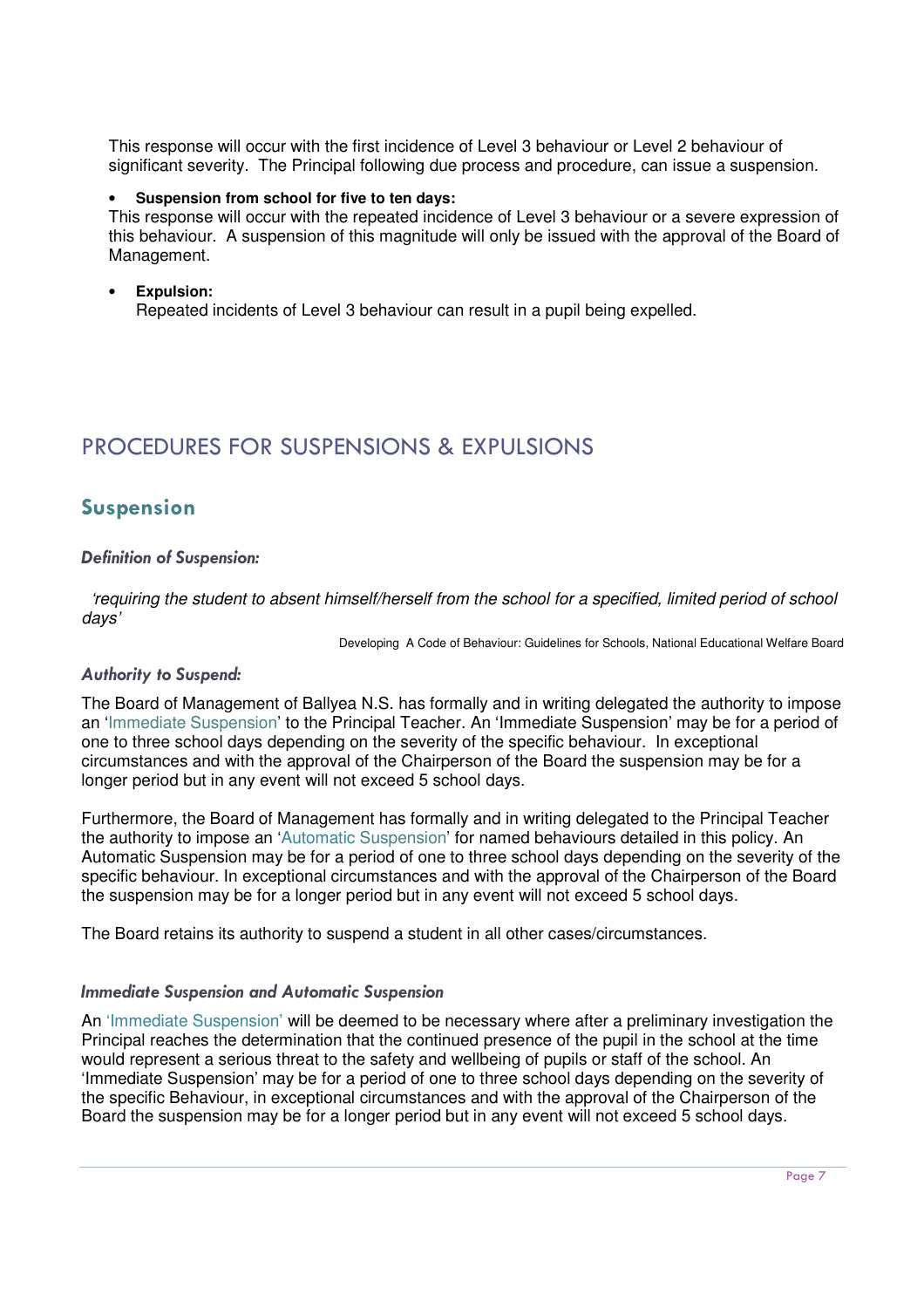An 'Automatic Suspension' is a suspension imposed for named behaviours. The Board of Management of Ballyea N.S., having given due consideration to its duty of care as prescribed by Health & Safety Legislation, has determined that the following named behaviours will incur 'Automatic Suspension' as a sanction;

• Physical assault/violence resulting in bodily harm to a pupil or member of staff

or

• Physical violence resulting in serious damage to school property

An Automatic Suspension may be for a period of one to three school days depending on the severity of the specific Behaviour. In exceptional circumstances and with the approval of the Chairperson of the Board the suspension may be for a longer period but in any event will not exceed 5 school days.

Parent(s)/Guardian(s) will be informed of an Immediate or Automatic Suspension by telephone, and arrangements will be made with them for the pupil to be collected. In no circumstance will a student be sent home from school prior to his/her parent(s)/guardian(s) being notified. Formal written notification of the suspension will issue in due course, but no later than 2 school days after the imposition of the suspension. Such a notification will detail:

- the duration of the suspension and the dates on which the suspension will begin and end
- the reasons for the suspension
- any study programme to be followed
- the arrangements for returning to school, including any commitments to be entered into by the pupil and the parent(s)/guardian(s).

The Board of Management acknowledges that the decision to impose either an Immediate or Automatic Suspension does not remove the duty to follow due process and fair procedures. In this regard, and following a formal investigation, to be completed no later than 2 school days after the incident the Board will invite the pupil and his/her parent(s)/quardian(s) to a meeting to discuss;

- the circumstances surrounding the suspension,
- interventions to prevent a reoccurrence of such misconduct.

The Board of Management of Ballyea N.S.acknowledges the fundamental importance of impartiality in the investigation process. In this regard the following undertaking is given;

i. No person with a vested interest or personal involvement in the matter will be involved in the organisation or implementation of the investigation procedure.

# Procedures in Respect of Other Suspensions:

In cases other than those of Immediate or Automatic Suspension the following procedures will apply;

Where a preliminary assessment of the fact confirms serious misbehaviour that could warrant suspension, the Board of Management of Ballyea N.S. will initiate a formal investigation of the matter.

The following procedures will be observed;

A written letter containing the following information will issue to Parent(s)/guardian(s);

i. details of the alleged misbehaviour, details of the impending investigation process, and notification that the allegation could result in suspension.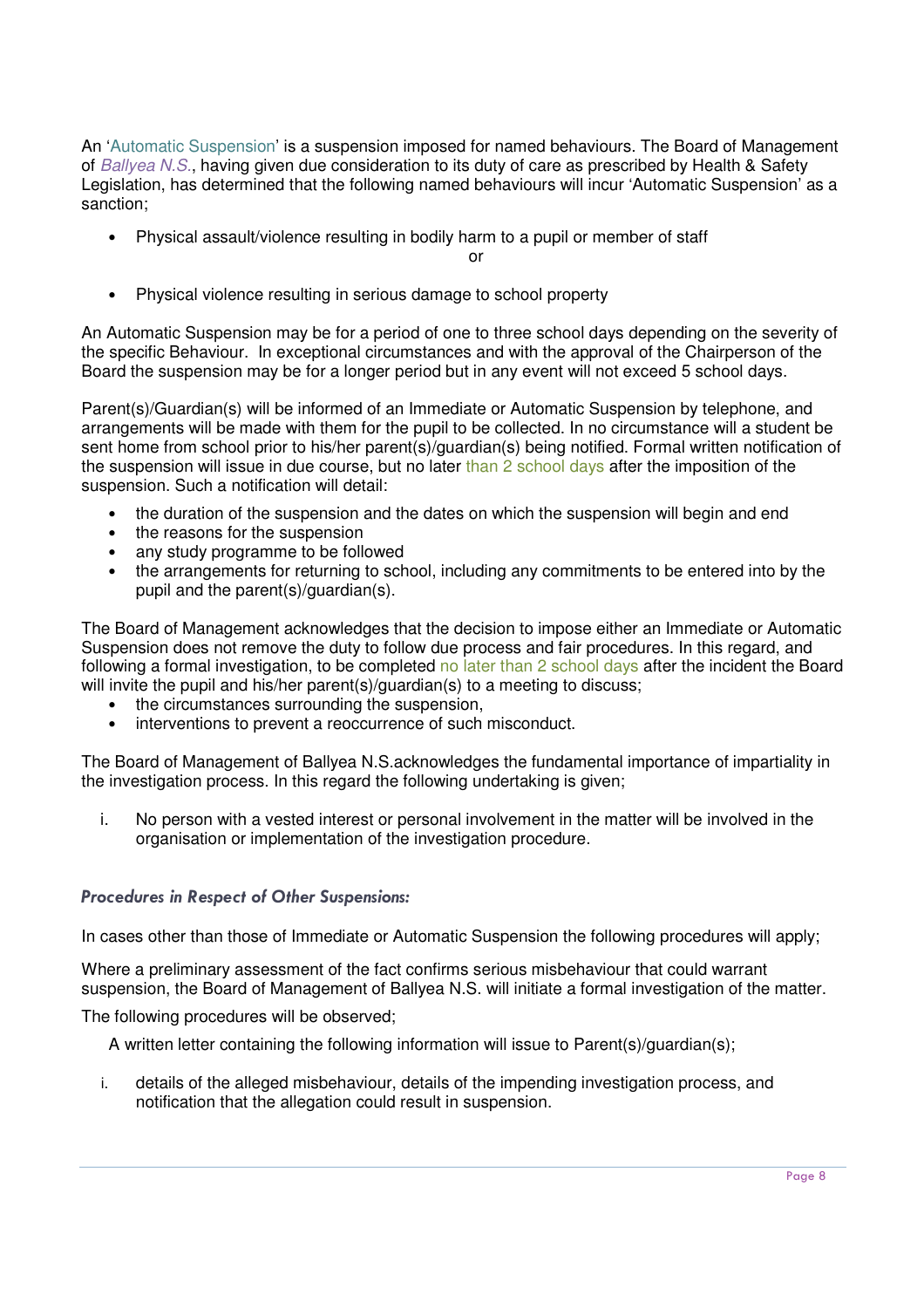ii. An invitation to a meeting, to be scheduled no later than  $5$  school days from the date of the letter, where parent(s)/guardian(s) are provided with an opportunity to respond before a decision is made or a sanction imposed.

The Board of Management of Ballyea N.S. acknowledges the fundamental importance of impartiality in the investigation and decision-making process. In this regard the following undertakings are given;

- ii. No person with a vested interest or personal involvement in the matter will be involved in the organisation or implementation of the investigation procedure, nor will such a person be involved in the decision-making process.
- iii. The person(s) involved in the investigation process will on presentation of a full report of the facts absent himself/herself/themselves from the decision-making process.

Where a decision to suspend has been made the Chairperson of the Board of Management will provide written notification to the parent(s)/guardian(s) and the pupil of the decision. The letter will confirm:

- the duration of the suspension and the dates on which the suspension will begin and end
- the reasons for the suspension
- any study programme to be followed
- the arrangements for returning to school, including any commitments to be entered into by the pupil and the parent(s)/guardian(s)
- the provision for an appeal to the Board of Management.

Where a suspension brings the total number of days for which the pupil has been suspended in the current school year to twenty days the parent(s)/guardian(s) will be informed of their right to appeal to the Secretary General of the Department of Education and Science under Section 29 or the Education Act 1998 and will be provide with information on the submission of such an appeal.

# Expulsion

# Definition of Expulsion:

'A student is expelled from a school when a Board of Management makes a decision to permanently exclude him or her from the school, having complied with the provisions of section 24 of the Education (Welfare) Act 2000.'

Developing A Code of Behaviour: Guidelines for Schools, National Educational Welfare Board

# Authority to Suspend:

The authority to expel a pupil is reserved by the Board of Management.

# Procedures in Respect of Expulsion:

Where a preliminary assessment of the facts confirms serious misbehaviour that could warrant expulsion the following procedures will apply:

a) A detailed investigation will be carried out under the direction of the Principal (or a Nominee of the Board if required)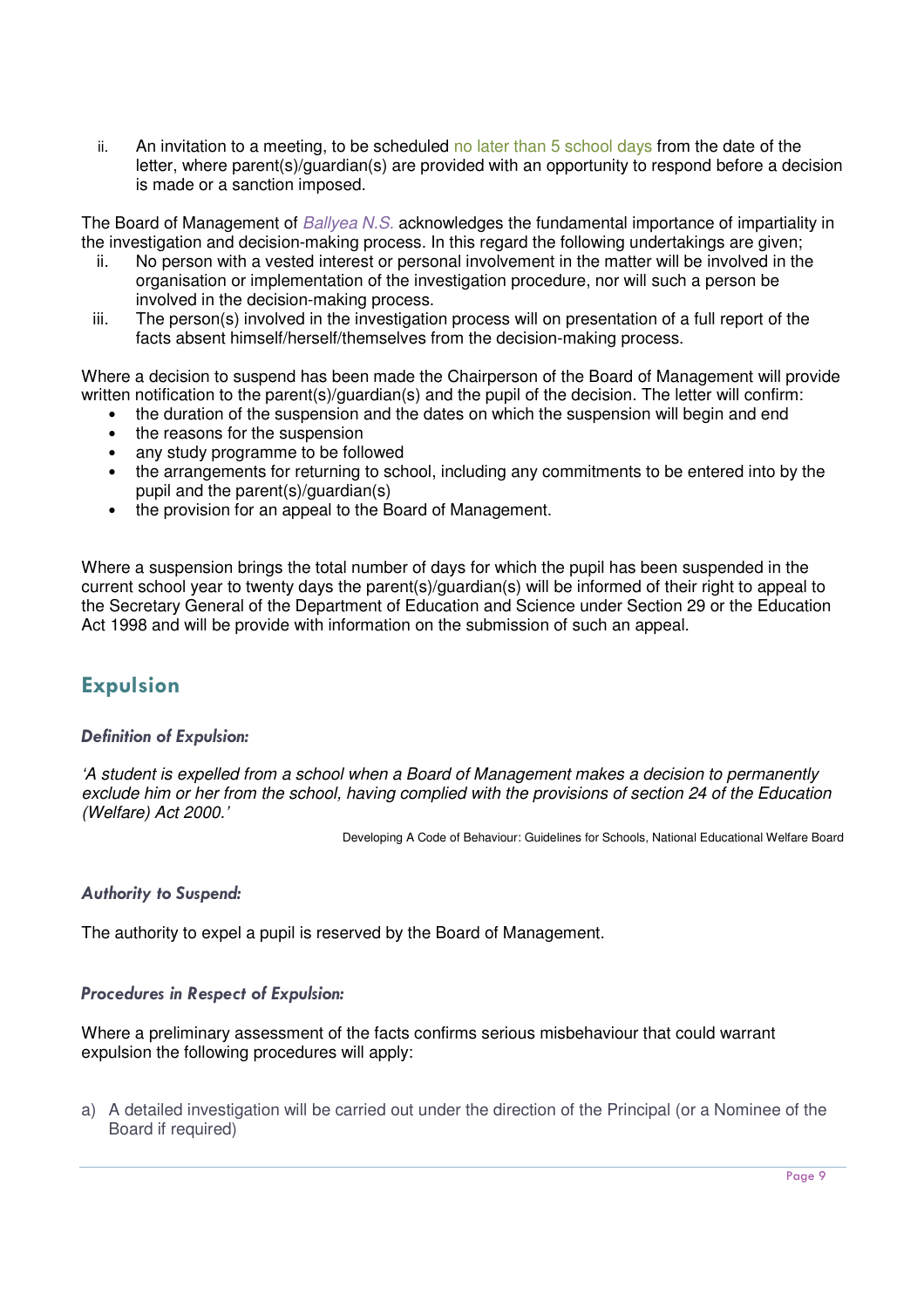As part of the investigation a written letter containing the following information will issue to parent(s)/guardian(s);

- iii. details of the alleged misbehaviour, details of the impending investigation process, and notification that the allegation could result in expulsion.
- iv. An invitation to a meeting, to be scheduled no later than  $5$  school days from the date of the letter, where parent(s)/guardian(s) are provided with an opportunity to respond
- b) The Principal (or BOM Nominee) will make a recommendation to the Board of Management

Where the Principal (or nominee) forms a view, based on the investigation of the alleged misbehaviour, that expulsion may be warranted, the Principal (or nominee) makes a recommendation to the Board of Management to consider expulsion.

In this event the Principal (or nominee) will:

- i. inform the parent(s)/guardian(s) that the Board of Management is being asked to consider expulsion
- ii. ensure that parent(s)/guardians have records of: the allegations against the student; the investigation; and written notice of the grounds on which the Board of Management is being asked to consider expulsion
- iii. provide the Board of Management with the same comprehensive records as are given to parent(s)/guardian(s)
- c) Consideration by the Board of Management of the Principal's (or BOM's Nominee) Recommendations & the Holding of a Hearing

If, having considered the Principal's report, the Board of Management decides to consider expelling a student a hearing will be scheduled.

The parent(s)/guardian(s) will be notified in writing

- i. as to the date, location and time of the hearing
- ii. of their right to make a written and oral submission to the Board of Management
- iii. that they may if they so choose be accompanied at the hearing

The Board of Management undertakes that the timing of such written notification will ensure that parent(s)/guardian(s) have enough notice to allow them to prepare for the hearing.

In respect of the expulsion hearing the Board gives an undertaking that;

- i. the meeting will be properly conducted in accordance with Board procedures
- ii. the principal (or BOM nominee) and parent(s)/guardian(s) will present their case to the Board in each other's presence
- iii. each party will be given the opportunity to directly question the evidence of the other party
- iv. the parent(s)/guardian(s) may make a case for a lesser sanction if they so choose

d) Board of Management Deliberations & Actions following the Hearing

Where the Board of Management, having considered all the facts of the case, is of the opinion that the pupil should be expelled the Board

i. Will notify the Educational Welfare Officer in writing by registered post of its opinion, and the reasons for this opinion.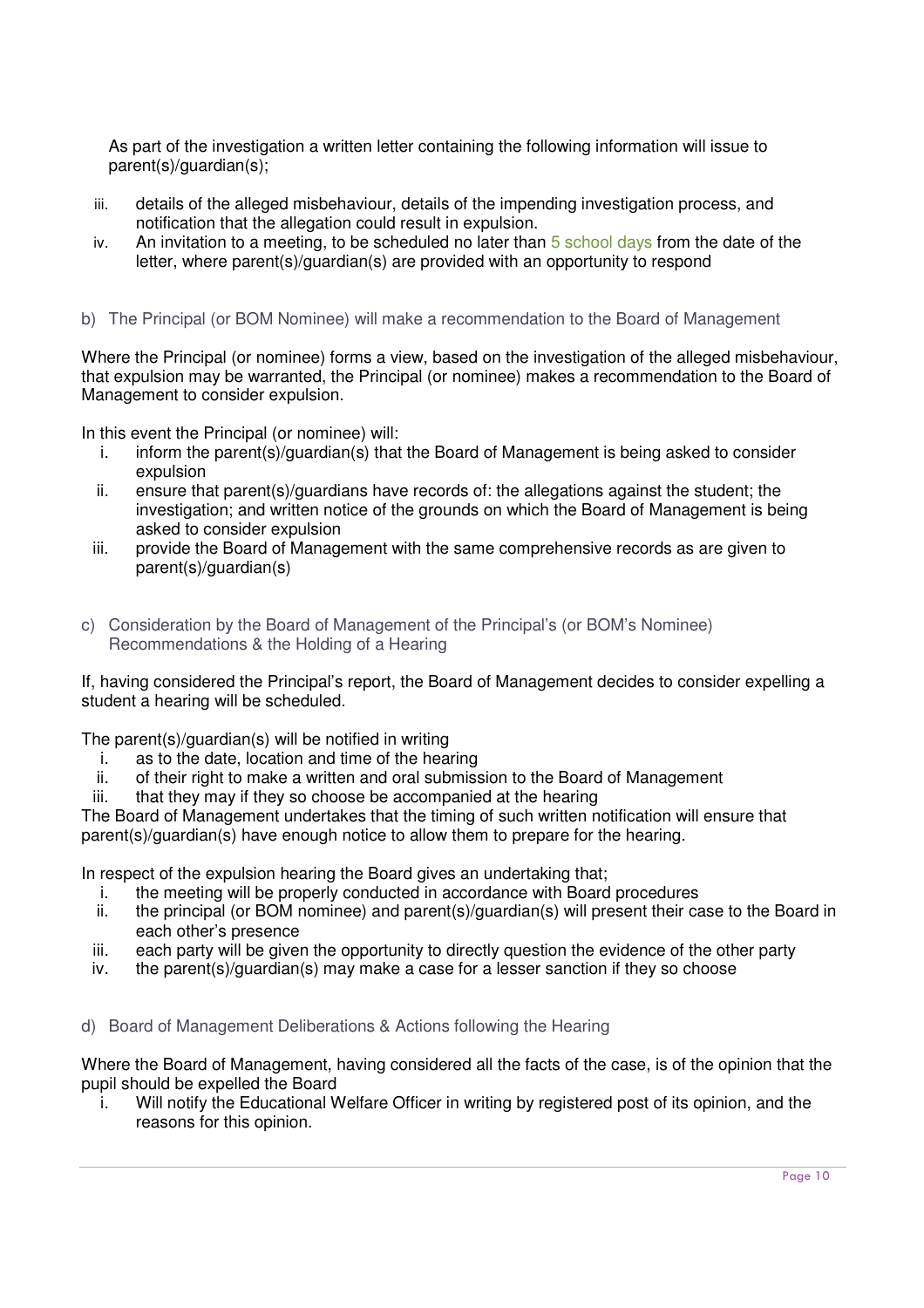- ii. Will not expel the student before the passage of 20 school days from the date on which the Educational Welfare Officer receives this written notification
- iii. Will in writing notify the parent(s)/guardian(s) of their decision and inform them that the Educational Welfare Officer is being contacted
- iv. Will be represented at the consultation to be organized by the Educational Welfare Officer
- v. Will suspend the student, if it is deemed likely that the continued presence of the student during this time will seriously disrupt the learning of others, or represent a threat to the safety of other pupils or staff.
- e) Confirmation of the Decision to Expel

Where the twenty-day period following notification to the Educational Welfare Officer has elapsed, and where the Board of Management remains of the view that the student should be expelled, the Board of Management will formally confirm the decision to expel.

Parent(s)/guardian(s) will be notified in writing that the expulsion will now proceed. They will also be informed of their right to appeal to the Secretary General of the Department of Education and Science under Section 29 or the Education Act 1998 and will be provide with information on the submission of such an appeal.

The Board of Management of Ballyea N.S. acknowledges the fundamental importance of impartiality in the investigation and decision-making process. In this regard the following undertakings are given;

- i. No person with a vested interest or personal involvement in the matter will be involved in the organisation or implementation of the investigation procedure, nor will such a person be involved in the decision-making process.
- ii. The person(s) involved in the investigation process will on presentation of a full report of the facts absent himself/herself/themselves from the decision-making process.

# ANTI-BULLYING POLICY

# Introduction:

The aim of Ballyea N.S. Anti-Bullying policy is

- To raise awareness of bullying as a form of unacceptable behaviour with school management, teachers, pupils, parents/guardians.
- To promote a school ethos which encourages children to disclose and discuss incidents of bullying behaviour.
- To ensure appropriate supervision and monitoring measures through which all areas of school activity are kept under observation.
- To develop procedures for noting, investigating and dealing with incidents of bullying behaviour.
- To implement a programme of support for those affected by bullying behaviour and for those involved in bullying behaviour.
- To work with appropriate agencies in countering all forms of bullying and promoting anti bullying behaviour.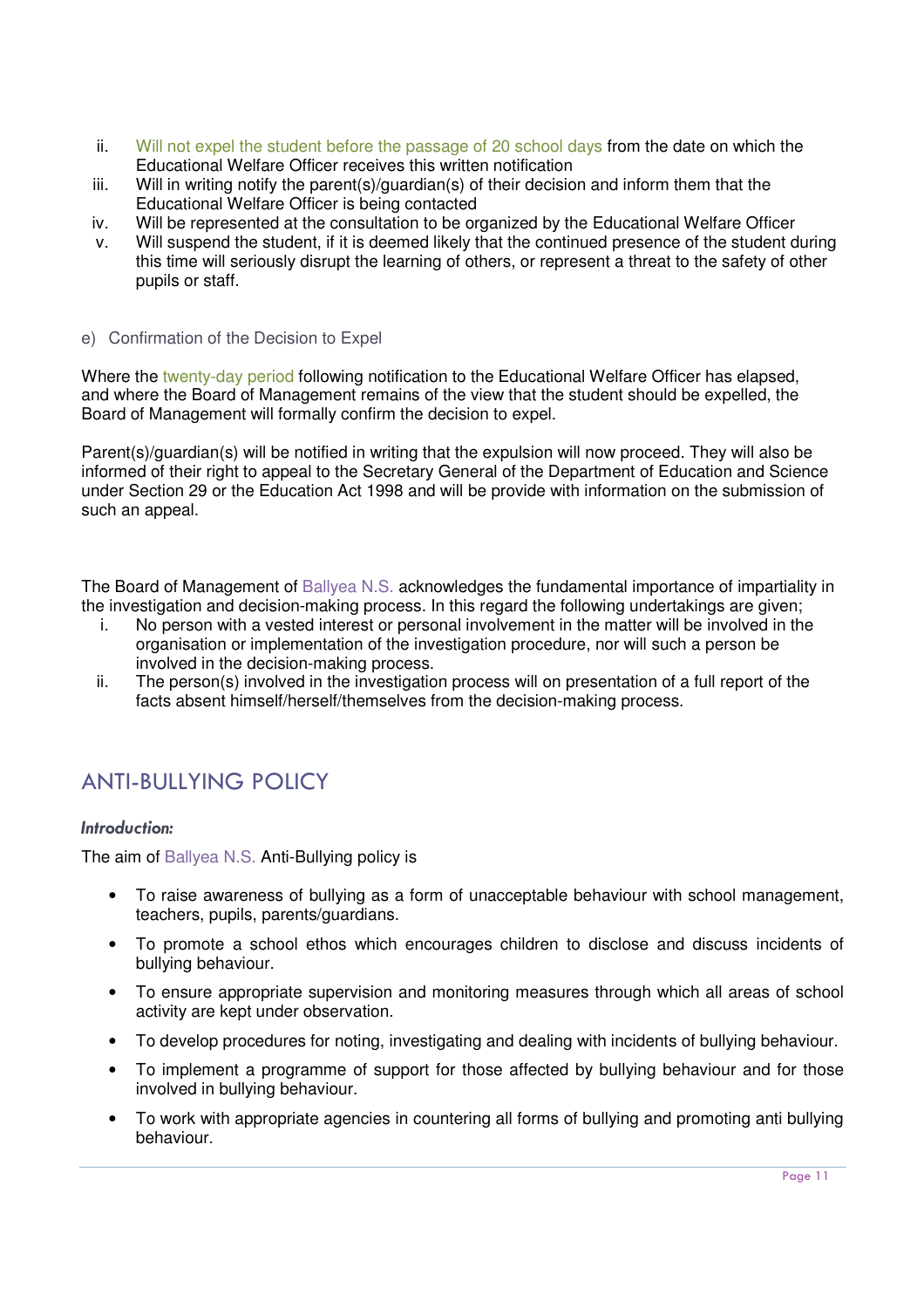# Statement on Bullying:

- Every person in Balllyea N.S. is entitled to respect and to be free of any type of bullying.
- The School will work proactively, as far as it can, to ensure that bullying does not take place.
- Reporting incidents of bullying is responsible behaviour.
- A record will be kept of all reported incidents of bullying.
- The matter will be dealt with seriously.
- The School has a programme of support for both the bully and the bullied.
- Appropriate action will be taken to ensure that it does not continue.

#### Definition:

Bullying consists of **repeated** inappropriate behaviour whether by word, by physical action or otherwise, directly or indirectly applied, by one or more persons against another person or persons which undermines the individual person's right to personal dignity.

# Types of behaviour deemed to be inappropriate:

- Humiliation; including name-calling, reference to academic ability etc.
- Intimidation; including aggressive use of body language.
- Verbal abuse, anonymous or otherwise.
- Physical abuse or threatened abuse.
- Aggressive or obscene language.
- Offensive joke; whether spoken or by email, text messaging etc.
- Victimisation; including very personal remarks.
- Exclusion and isolation.
- Intrusion through interfering with personal possessions.
- Repeated unreasonable assignment to duties that are obviously unfavorable.
- Repeated unreasonable deadlines or tasks.
- Threats, including demands for money.
- An attack by rumour, gossip, innuendo or ridicule on any individual's reputation.

# Indications of Bullying:

The following signs/symptoms may suggest that a pupil is being bullied:-

- anxiety about travelling to and from school requesting parents to drive or collect them, changing route of travel, avoiding regular times for travelling to and from school;
- unwillingness to go to school, refusal to attend, 'mitching', 'ditching';
- deterioration in educational performance, loss of concentration and loss of enthusiasm and interest in school;
- pattern of physical illnesses (e.g. headaches, stomach aches);
- unexplained changes either in mood or behaviour; it may be particularly noticeable before returning to school after weekends or more especially after longer school holidays;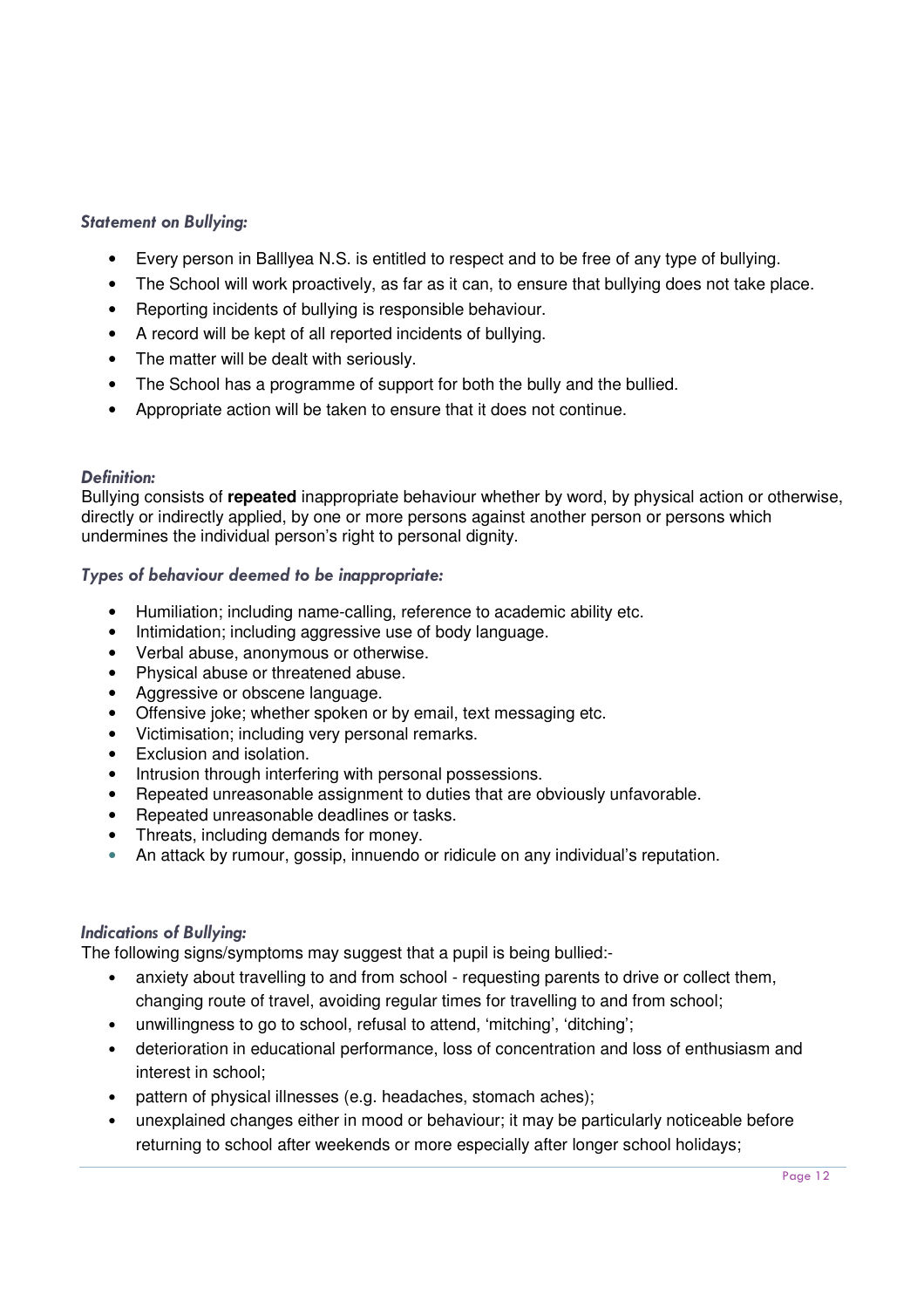- visible signs of anxiety or distress stammering, withdrawing, nightmares, difficulty in sleeping, crying, not eating, vomiting, bedwetting;
- spontaneous out-of-character comments about either pupils or teachers;
- possessions missing or damaged;
- increased requests for money or stealing money;
- unexplained bruising or cuts or damaged clothing;
- reluctance and/or refusal to say what is troubling him/her.

Those signs do not necessarily mean that a pupil is being bullied. If repeated or occurring in combination these signs do warrant investigation in order to establish what is affecting the pupil

# Strategies for Prevention of Bullying

- The SPHE curriculum, including the Walk Tall and Stay Safe programmes, is used throughout the school to support the anti bullying policy.
- Positive self-esteem is fostered among the pupils by celebrating individual differences, by acknowledging good behaviour and by providing opportunities for success.
- Pupils are helped to develop empathy by discussing feelings and by trying to put themselves in the place of others.
- Teachers respond sensitively to pupils who disclose incidents of bullying.
- The school's anti-bullying policy is discussed regularly with the pupils.
- Older children are selected to speak to younger pupils on the issue of bullying (guided by teachers)
- Staff is particularly vigilant in monitoring pupils who are considered at risk of bullying/ being bullied.
- All disclosed incidents of bullying are investigated.
- Members of the BOM are familiar with the school's policy on bullying and actively promote it on a repeated basis among staff, parents and pupils.
- Parents contribute to and support the school's policy on bullying by encouraging positive behaviour both at home and at school, by being vigilant for signs and symptoms that their child is being bullied or is bullying others, by communicating concerns to the school.

# Maintaining awareness of bullying as a form of unacceptable behaviour

Ballyea N.S. will emphasise and reinforce the view that bullying behaviour is unacceptable by

- Using school assemblies to remind pupils of the school's anti bullying policy
- Using both the formal and informal curriculum to emphasise that bullying is unacceptable... visual arts activities, posters, drama, role play, SPHE, cooperative games...
- Devising a school anti-bullying charter for display in classrooms and other prominent locations

# Supervision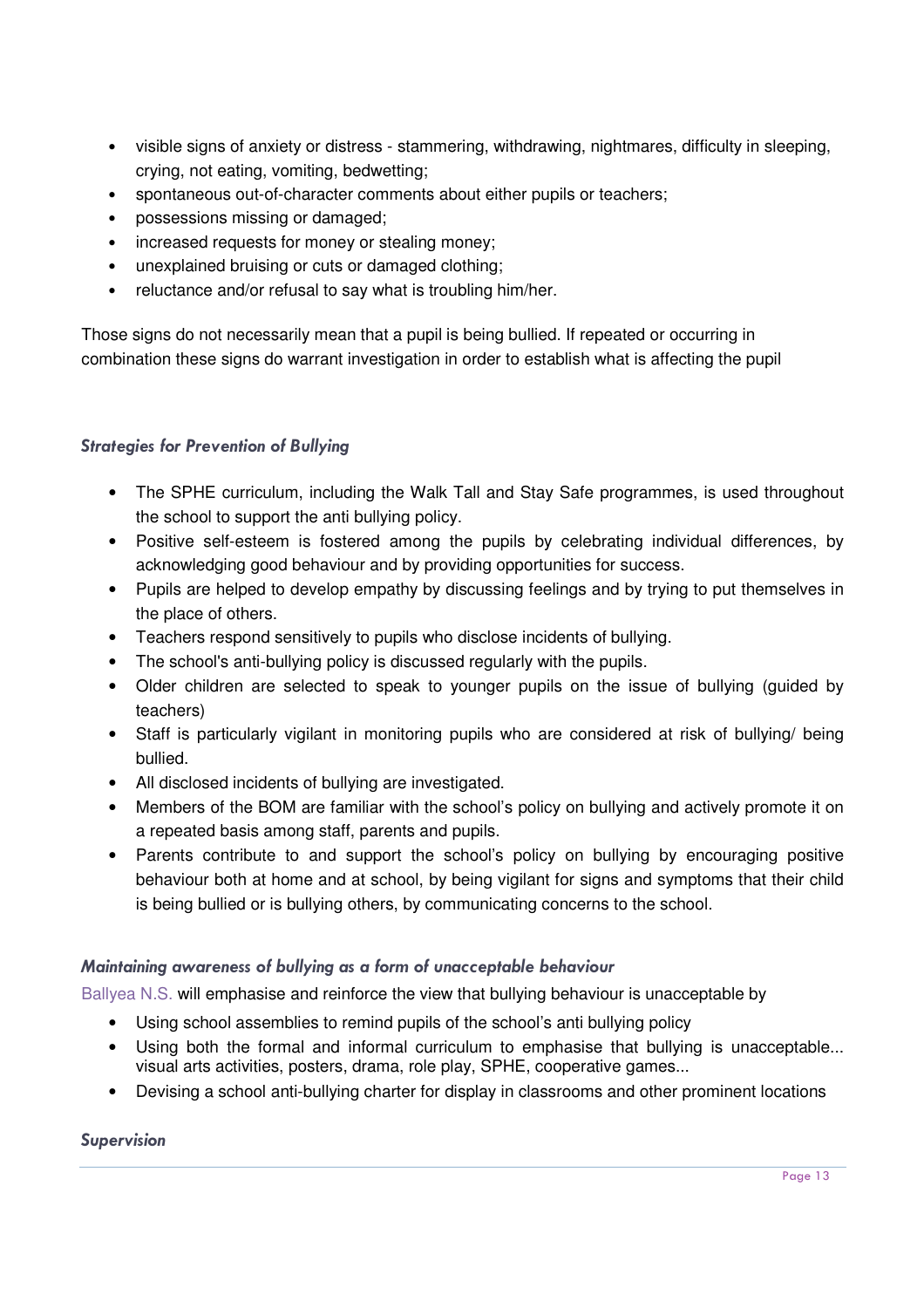Insofar as is reasonably practicable school activities will be supervised and monitored at all times, with particular emphasis on those occasions when situations of bullying are more likely to occur, such as assembly time, play time and dismissal time.

# Disclosure:

Children will be encouraged to disclose and discuss incidents of bullying behaviour. They will be helped to differentiate between incidents of a minor nature and those that constitute bullying. They will also be taught the difference between 'telling tales' and asking for help.

# Procedures for Dealing with Instances of Bullying:

- I. All incidents of bullying will be recorded in an incident book which will be retained in the school.
- II. Pupils will be informed that when they report incidents of bullying they are acting responsibly.
- III. A calm unemotional problem solving approach will be used to deal with bullying.
- IV. Incidents of bullying will initially be dealt with by the class teacher. Incidents that are of a serious nature, or those that involve pupils from a number of classes will be referred to the Principal.
- V. On being informed of an alleged incident of bullying, the teacher dealing with the report will first interview the victim(s) and discuss the feelings which the victim(s) experienced because of the bullying behaviour.
- VI. An interview will then take place with the alleged perpetrator(s). If the bullying involves a group of pupils, members of that group will first be met individually and then as a whole. Having discussed the negative impact which bullying has on both perpetrator(s) and victim(s) responsibility will be placed on all individuals within the group to resolve the difficulty and to take appropriate steps to ensure that it does not happen again.
- VII. If on the conclusion of the preliminary investigation the teacher is convinced that bullying has occurred, the Principal will be informed and parent(s)/guardian(s) of all concerned will be contacted.
- VIII. Depending on the seriousness of the bullying some or all of Level 2 Supportive Interventions will be utilised.
- IX. Repeated incidents of bullying behaviour will result in the imposition of sanctions. Such sanctions will be proportionate to the seriousness of the bullying behaviour.

# NOTIFICATION OF A CHILD'S ABSENCE FROM SCHOOL

Parent(s)/guardian(s) should adhere to the following procedures when notifying the school of a pupil's absence;

- The school should be notified of the absence on the first day the pupil returns to school
- The reason for the absence should be notified to the class teacher
- The absence should be notified in writing by letter/note
- Details pertaining to the absence, such as duration and reason, should be provided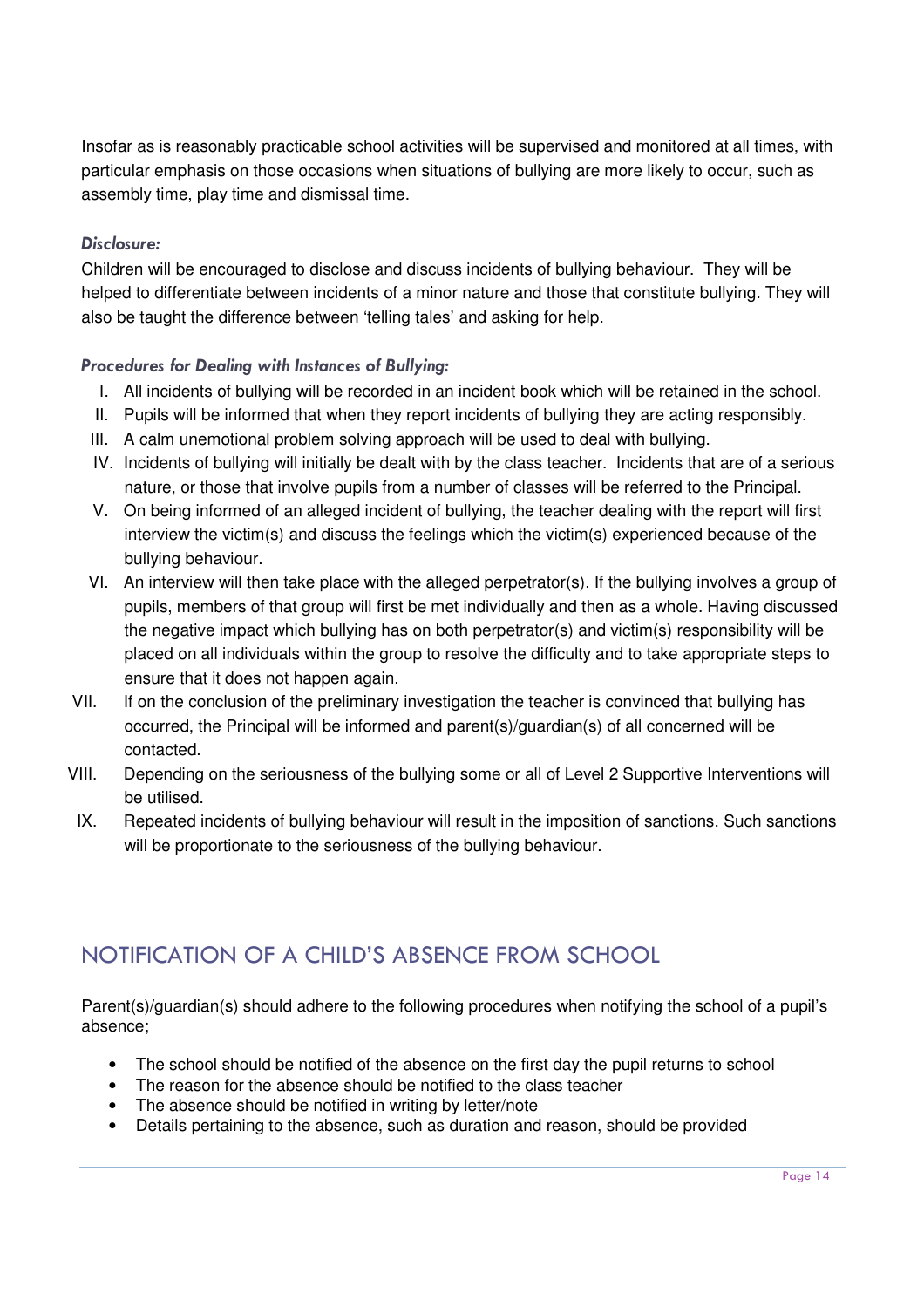• Significant absences caused by ill health (i.e. absences longer than 10 school days) should be certified.

The school will inform the Education Welfare Officer in writing where a child is suspended or expelled for 6 days or more, where the child has missed 20 or more days in a school year, where attendance is irregular and when the pupil is removed from the school register

# RECORDS

A standardised record system will be used to track an individual pupil's behaviour. Such records will contain;

- Incidents of misbehaviour,
- Recognition of good behaviour
- interventions used to improve behaviour, including contact with parent(s)/guardian(s) or referral to other agencies
- Evidence of improved behaviour
- Any sanctions imposed, and the reasons they were imposed

Pupils will be told when a record is being made about their behaviour, and the reasons for keeping a record will be explained.

All records will be kept in accordance with the Data Protection Act 1988 and the Data Protection (Amendment) Act 2003.

# POLICY RATIFICATION

The policy was ratified by the Board of Management of Ballyea N.S. at its meeting held on Date

Signed: Chairperson, Board of Management